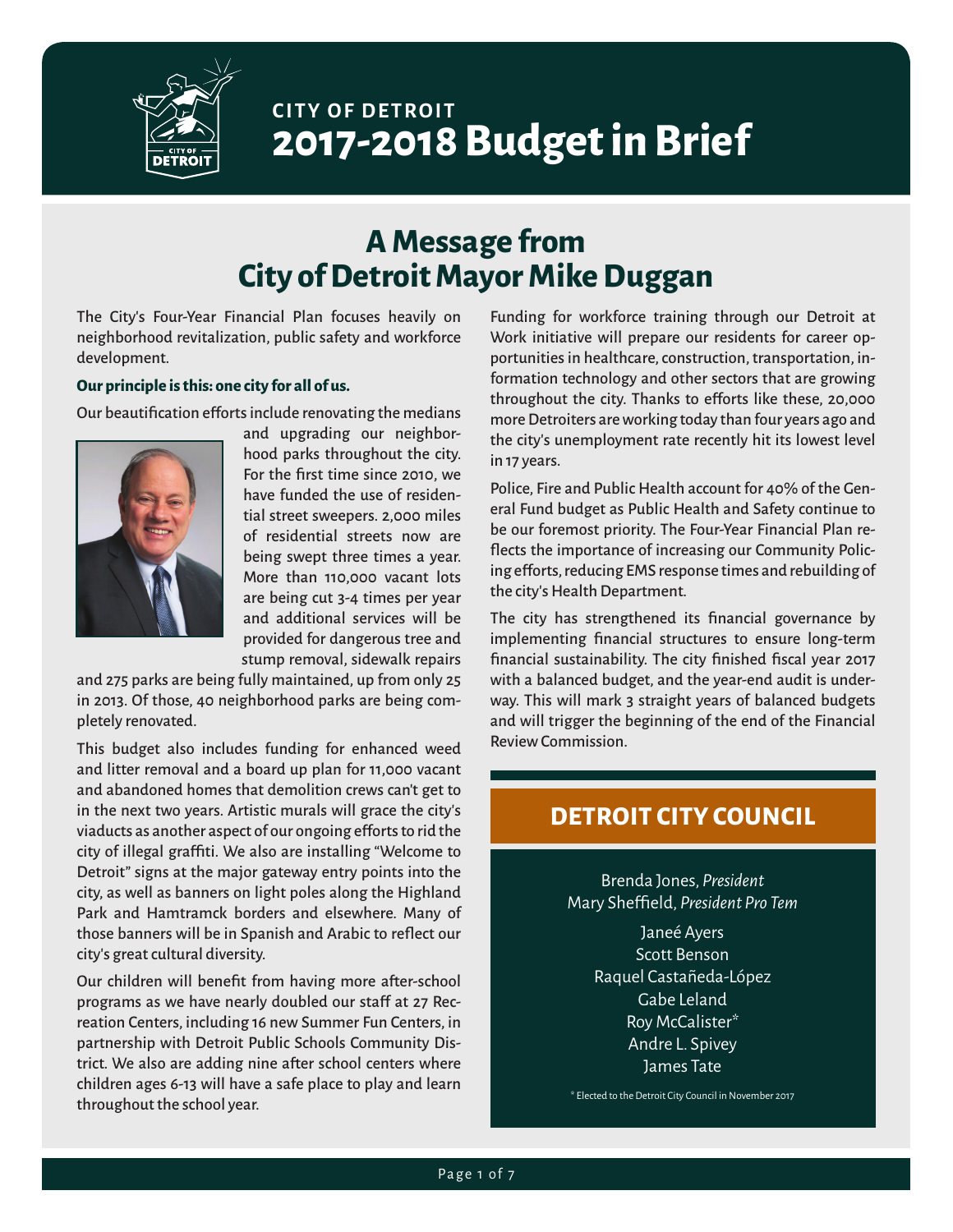## **The Budget Development Process**

The development of the Fiscal Year (FY) 2018 Budget is the first step to ensure that funding is provided to continue investment in improved service delivery, improved operating and control systems, updated vehicle fleets, more uniform officers and neighborhood stabilization. Both the Executive and the Legislative branches of government take part in the process. The governing principle for this budget is to provide well managed services which will ensure that the City's programs are effective, efficient, and customer focused. We went out to the community and asked residents about their priorities. The budget strives to address those priorities while helping the City continue to grow and thrive. This Budget in Brief provides a snapshot.

> For an in-depth look at the City's budget, visit **www.detroitmi.gov**

#### **BUDGET DEVELOPMENT PROCESS**

| <b>OCTOBER</b><br><b>Budget Instructions</b><br><b>Distributed</b><br><b>Public Budget Hearing</b>                                 | <b>NOVEMBER</b><br><b>Budget Requests</b><br>Submitted to the<br><b>Office of Budget</b>                                                                                                                                                                                                                                                                                  | <b>DECEMBER</b><br>The Office of Budget<br>begins to review the<br>requests                                                                                                                                                                                                                                                                                                             |
|------------------------------------------------------------------------------------------------------------------------------------|---------------------------------------------------------------------------------------------------------------------------------------------------------------------------------------------------------------------------------------------------------------------------------------------------------------------------------------------------------------------------|-----------------------------------------------------------------------------------------------------------------------------------------------------------------------------------------------------------------------------------------------------------------------------------------------------------------------------------------------------------------------------------------|
| <b>JANUARY</b><br><b>Budget Director Submits</b><br>Recommendation to<br>the CFO<br><b>CFO</b> / Budget Director<br>holds Hearings | <b>FEBRUARY</b><br><b>Revenue Estimates</b><br>Finalized<br><b>CFO Submits Budget</b><br>Recommendation to<br>Mayor<br><b>Mayor Reviews Budget</b><br>Recommendation<br><b>Mayor Holds Hearings</b><br>Mayor, CFO and Budget<br><b>Director Finalize Budget</b><br><b>Mayor Presents Budget</b><br>to City Council<br><b>City Council Budget</b><br><b>Hearings Begin</b> | <b>MARCH</b><br><b>City Council Budget</b><br>Hearing w/ Departments<br>Fnd<br><b>City Council's Public</b><br><b>Budget Hearing Held</b><br><b>City Council Votes on</b><br><b>Budget</b><br>Mayor May Veto City<br><b>Council Changes</b><br><b>City Council Can</b><br>Override Mayor's Veto<br><b>Budget Submitted to</b><br>the Financial Review<br>Commission (FRC) for<br>review |
| <b>APRIL</b><br><b>FRC Approves or</b><br><b>Disapproves Budget</b>                                                                | <b>MAY</b><br>If Disapproved, the<br><b>Budget Director Submits</b><br><b>Revision of Budget</b>                                                                                                                                                                                                                                                                          | <b>JUNE</b><br><b>Tax Statement Approved</b>                                                                                                                                                                                                                                                                                                                                            |

#### **The Fiscal Year Begins (July 1st)**



| <b>Revenue Source</b>                                 | <b>Examples</b>                                                                                                               | Ś      |
|-------------------------------------------------------|-------------------------------------------------------------------------------------------------------------------------------|--------|
| Taxes, Assessments and<br>Interest                    | <b>Income Taxes</b><br><b>Property Taxes</b><br><b>Wagering Taxes / Payments</b><br>Gas & Weight Taxes                        | 791.1M |
| Sales and Charges for<br><b>Services</b>              | Solid Waste Fees<br><b>Municipal Service Fees</b><br><b>Transportation Revenue</b><br><b>Other Reimbursements</b>             | 580.3M |
| Grants, Shared Taxes and<br>Revenues                  | <b>Revenue Sharing</b><br><b>Grant Reimbursements</b>                                                                         | 279.6M |
| <b>Contributions and Transfers</b>                    | <b>General Fund Contributions</b>                                                                                             | 142.4M |
| <b>Miscellaneous</b>                                  | <b>Miscellaneous Receipts</b>                                                                                                 | 23.9M  |
| Licenses. Permits and<br><b>Inspection Charges</b>    | <b>Safety Inspection Fees</b><br><b>Business License Fees</b><br><b>Permit Charges</b><br><b>Construction Inspection Fees</b> | 33.9M  |
| <b>Fines, Forfeits and Penalties</b>                  | <b>Parking Fines</b><br>Ordinance Fines<br><b>Forfeits</b>                                                                    | 32.7M  |
| Sales of Assets and<br><b>Compensation for Losses</b> | <b>Sales of Real Property</b><br>Sale of Equipment                                                                            | 5.6M   |
| Revenues from Use of Assets                           | <b>Parking Facility Revenues</b><br><b>Golf Course Concessions</b><br><b>Airport Hangar Rental</b>                            | 39.7M  |

#### **Total Revenues: \$1.92B**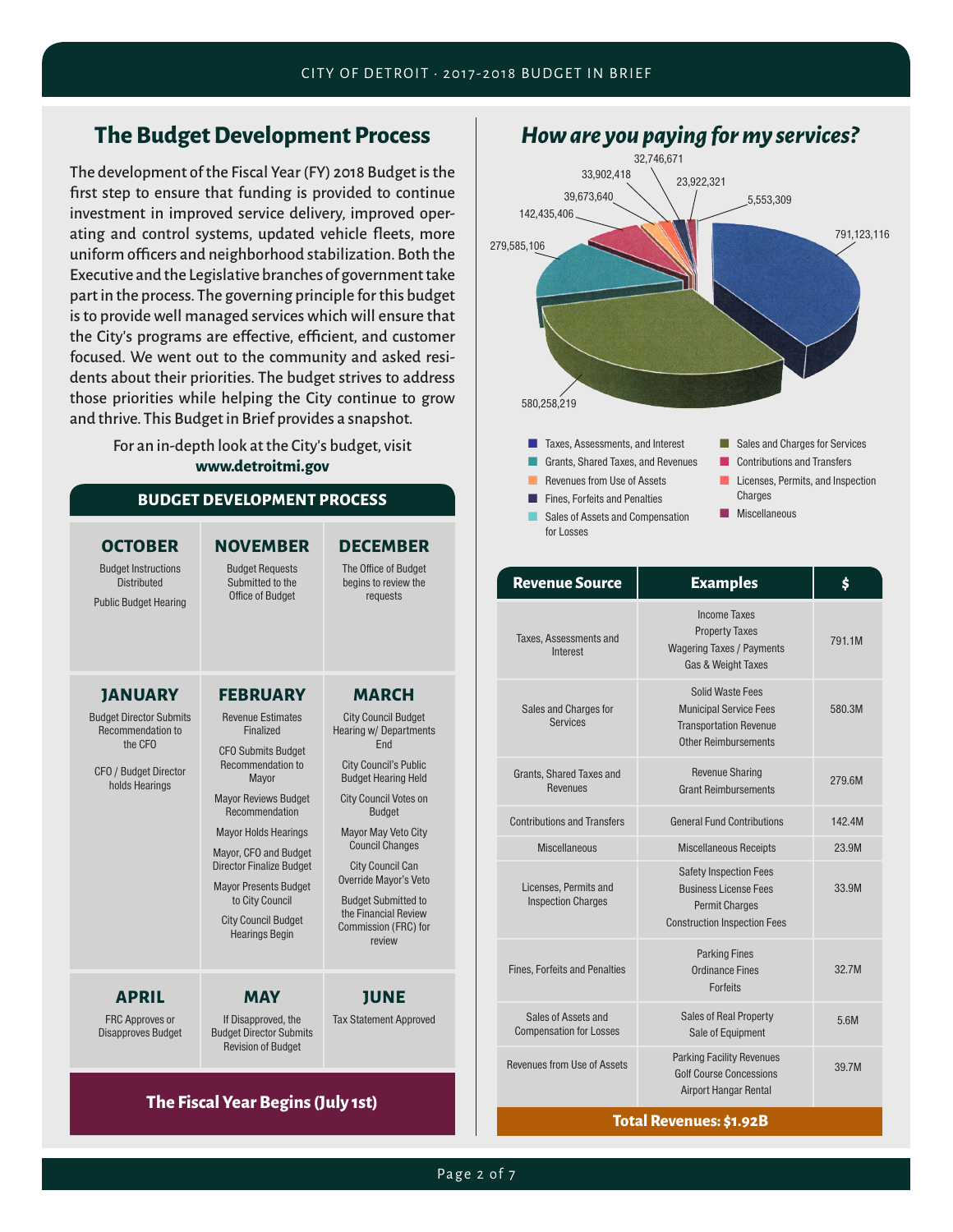### *What is the money being used for?*



#### **SERVICES PROVIDED BY CATEGORY**

#### **Public Health & Safety - \$477,005,455 • 25%**

**Police**

#### **Fire**

Enforcement of Laws Criminal Investigation Community Policing Crime Prevention Emergency Call Center

### Fire Suppression Emergency Medical Services (EMS)

Fire Investigation Arson Investigation Fire Dispatch

#### **Board of Police Commissioners**

Supervisory Control & Oversight of the Police Department Establishment of Policies, Rules and Regulations (In consultation w/ the Chief of Police & approval of the Mayor) Review and Approval of the Police Department Budget Receive and Resolve citizens' complaints

#### **Health**

Maternal – Child Health Immunizations, Lead, Vision and Hearing Testing HIV – Aids Program / Sexually Transmitted Disease Clinic Promotion of Health Nutrition Food & Environmental Health and Safety

#### **Judicial Operations - \$35,299,776 • 2%**

#### **36th District Court**

Has Jurisdiction Over: General Civil Matters Landlord / Tenant Matters Civil Infractions (Incl. Traffic and some Parking Violations) Preliminary Examinations (Misdemeanor and Felony Offenses)

#### **Non-Departmental - \$339,625,767 • 18%**

#### **Department Neutral Activities**

Legacy Pension Payments

Debt Service

Investigation of complaints regarding alleged violations of the Ethics Ordinance by public servants

The administration of capital projects

Strategic communications, television broadcasts and video production Transfer to Other Funds

#### **Blight Remediation**

Returning vacant, abandoned and foreclosed property to production use. Maximize the use of funds by concentrating on specific areas within the City.

#### **Neighborhood and Community - \$115,601,259 • 6%**

#### **Housing and Revitalization**

Identify / Promote Development Target Neighborhood Investment Allocation of HOME funds to create affordable housing Allocation of CDBG funds to neighborhood result driven organizations

#### **Planning**

Provides project management for the creation of citywide plans by engaging local communities in participatory planning

#### **Buildings, Safety Engineering and Environmental**

Business Licenses Construction Permits Zoning Permits Inspection Services Coordinates License Approvals Compliance Enforcement Field Investigations Show Cause Hearings

### **Environmental Affairs**

Develop programs that improve and protect the City's water, air and land resources.

#### **Administrative Hearings**

Resolve Blight Violations Adjudication of Municipal Violations Fine Collections

#### **Library**

Provides access to collections of books, periodicals, journals, photographs, government documents and DVDs

Provides free community information and referral service Provides literacy, workforce development, technology and learning support

#### **Water & Sewer – Retail – \$398,479,428 • 21%**

Management of the City of Detroit's Local System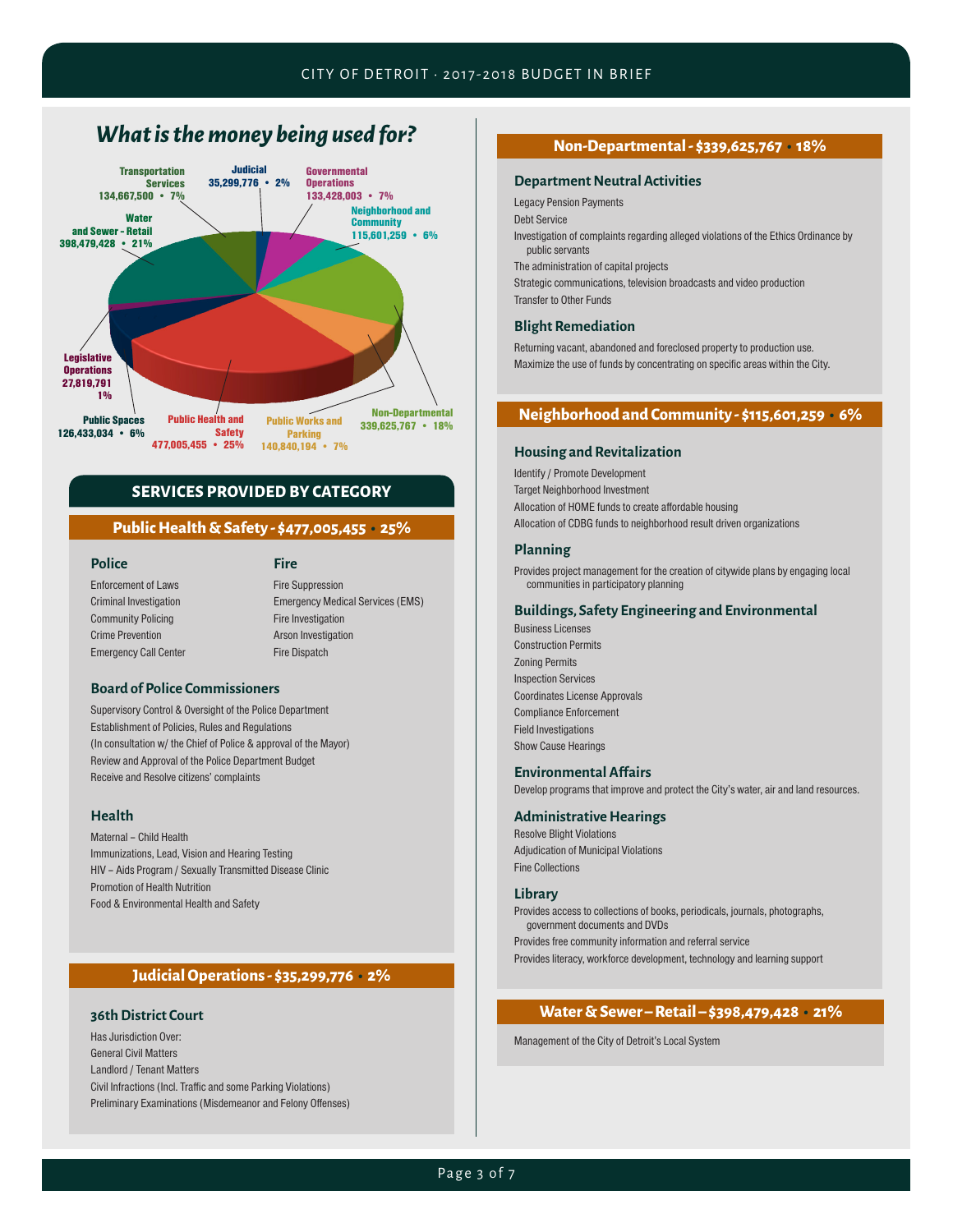#### **Recreation**

Recreation Centers Parks Recreational Programs Cemetery Management

#### **General Services**

Ground Maintenance for City-owned grounds, parks, vacant lots Procurement, maintenance and disposal of City vehicles Building management and custodial services for City-owned facilities

#### **Public Lighting**

Support the Public Lighting Authority (PLA) as it upgrades the City's street light system

Provide reliable power to customers and assist with converting customers to DTE's system

#### **Governmental Operations - \$133,428,003 • 7%**

#### **Mayor's Office**

#### Chief Executive Officer

Development of Key Initiatives for the City of Detroit

Office of Homeland Security

Executive and Administrative authority for the implementation of programs, services and activities

#### **DoIT\***

IT and Consulting Services Information Management Application Development System Maintenance Data Security Technology Acquisition **Telecommunications** 

#### **Law Department**

Legal Counsel for the City of Detroit Ordinance Preparation Preparation of Legal Opinions Charter Compliance Enforcement Contract Review Advise on Liability Reduction Strategies

#### **Human Resources**

Employee Services Recruitment Planning Employee Development Job Classification / Compensation Labor Relations Benefits Administration

#### **Office of the CFO**

Property Assessment Budget Development & Execution Contracting and Procurement Financial Reporting Departmental Financial Services Financial Planning & Analysis Grants Management Tax Collection & Recording

#### **Civil Rights, Inclusion & Opportunity**

Inv. of Discriminatory Complaints Business Certification: Detroit Headquartered Detroit Based Small Business Women and Minority Owned

\*Department of Innovation & Technology

#### **Public Space - \$126,433,034 • 6% Public Works/Parking - \$140,840,194 • 7%**

#### **Public Works**

Waste Collection & Disposal Street: Construction & Maintenance Resurfacing Cleaning Snow Removal Street Signs, Markings and Signals General Inspection

#### **Municipal Parking**

Parking Enforcement Parking Ticket Processing Parking Fine Collections Operation & Maintenance of On- and Off-Street Parking

#### **Legislative Operations - \$27,819,791 • 1%**

#### **City Council**

Accountable for the Legislative Branch of Government Enactment & Amendment of Laws Budget Approval & Monitoring Contract Approval & Monitoring Approval of Settlements

#### **City Clerk**

Chairs the Election Commission Maintains Public Records Certifies Official Documents Administers Oaths of Office

#### **Elections**

Administer Elections Maintain Voter Registration Records Maintain Voting Equipment Voter Education Poll Worker Recruitment

#### **Auditor General**

Conducts independent Financial, Performance & Operational Audits Analysis of the Mayor's Proposed Budget.

#### **Inspector General**

Conducts investigations to detect, and prevent waste, abuse, fraud and corruption by any public servant, city agency, program or official act, contractor and subcontractor, business entity seeking contracts and persons seeking certification of eligibility for participation in any City program.

#### **Ombudsman**

Receive, investigate, mediate and resolve citizen complaints against city government. Review investigations and hearings conducted by other city departments. Provide information, referrals, assistance and recommendations.

#### **Zoning Appeals**

Conducts investigations and hearings regarding variances, exceptions or modifications of approved regulated uses of land.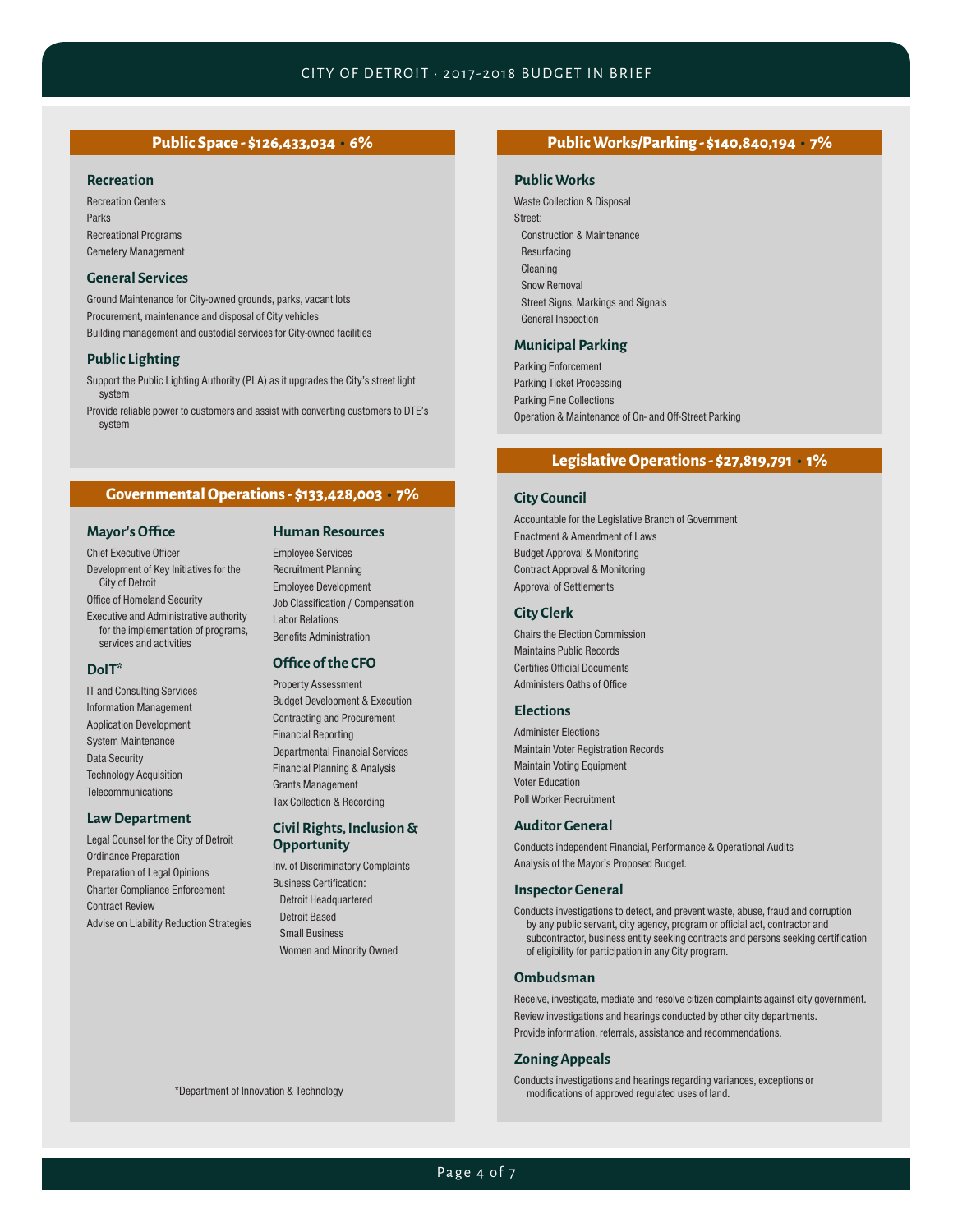#### **Transportation Services - \$134,667,500 • 7%**

#### **Department of Transportation**

Public Transit Services

#### **Airport**

Airport Operations Terminal & Hangar Management

### **Budget Overview**

The development of the City's budget includes the analysis of historical data, current financial & budgetary data and the use of economic data to develop forecasts for future years.

### **2017-2018 BUDGET BY CATEGORY**

| <b>Budget Category</b>                       | <b>Budgeted Amount</b> |
|----------------------------------------------|------------------------|
|                                              |                        |
| <b>Salaries and Wages</b>                    | \$553,447,035          |
| <b>Employee Benefits</b>                     | 243,266,064            |
| <b>Professional and Contractual Services</b> | 175,825,473            |
| <b>Operating Supplies</b>                    | 94,995,661             |
| <b>Operating Services</b>                    | 167,639,514            |
| <b>Capital Equipment</b>                     | 296,326,844            |
| <b>Capital Outlays</b>                       | 25.543.640             |
| <b>Debt Service</b>                          | 26,446,041             |
| <b>Other Expenses</b>                        | 295,709,935            |
| <b>Sub-Total Expenditures</b>                | \$1,879,200,206        |
| <b>Surplus Funded Expenditures:</b>          |                        |
| <b>Blight Remediation</b>                    | 30.000.000             |
| <b>Capital Projects</b>                      | 10,704,174             |
| <b>Capital Expenditures</b>                  | 9,295,826              |
| <b>Total Surplus Funded Expenditures</b>     | 50,000,000             |
| <b>Total Expenditures</b>                    | \$1,929,200,206        |

#### **BUDGETED POSITIONS BY DEPARTMENT (As Adopted 7/01/17)**

#### **Public Health & Safety**

| <b>Department</b>                    | Pos. $#$ |
|--------------------------------------|----------|
| Police                               | 3,146    |
| Fire                                 | 1,274    |
| <b>Board of Police Commissioners</b> | 35       |
| Health                               | 76       |

### **Judicial Operations**

| <b>Department</b>   | Pos. $#$ |
|---------------------|----------|
| 36th District Court | 331      |

#### **Non-Departmental**

Department Pos. # Various 79

#### **Neighborhood and Community**

| Pos. $#$       |  |
|----------------|--|
| 81             |  |
| 41             |  |
| 226            |  |
| 5              |  |
| $\overline{7}$ |  |
| 332            |  |
|                |  |

#### **Water & Sewerage Retail**

| <b>Department</b> | Pos. $#$ |
|-------------------|----------|
| DWSD - Retail     | 468      |

### **Public Spaces**

| <b>Department</b>       | Pos. $#$ |
|-------------------------|----------|
| Recreation              | 326      |
| <b>General Services</b> | 454      |
| <b>Public Lighting</b>  | 6        |

#### **Governmental Operations**

| <b>Department</b>                       | Pos. $#$ |
|-----------------------------------------|----------|
| Mayor's Office                          | 70       |
| Dept. of Innovation & Technology        | 134      |
| Law Department                          | 118      |
| <b>Human Resources</b>                  | 108      |
| Office of the CFO                       | 482      |
| Civil Rights, Inclusion and Opportunity | 8        |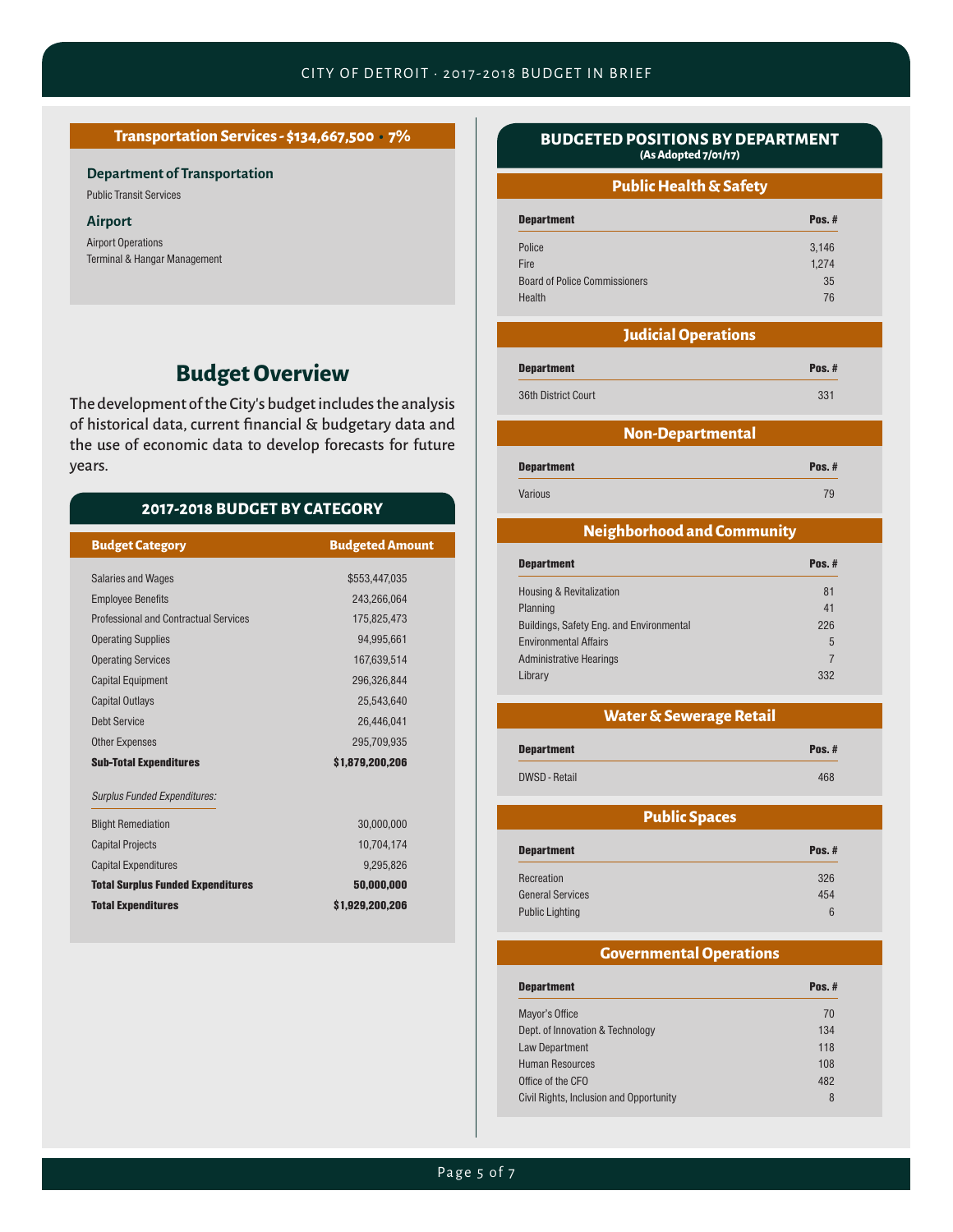#### **BUDGETED POSITIONS BY DEPARTMENT Cont. (As Adopted 7/01/17)**

#### **Public Works / Parking**

| <b>Department</b>        | Pos. $#$ |
|--------------------------|----------|
| <b>Public Works</b>      | 419      |
| <b>Municipal Parking</b> | 95       |

#### **Legislative Operations**

| <b>Department</b>        | Pos. $#$ |
|--------------------------|----------|
| <b>City Council</b>      | 66       |
| <b>City Clerk</b>        | 18       |
| Elections                | 71       |
| <b>Auditor General</b>   | 12       |
| <b>Inspector General</b> | 8        |
| Ombudsman                | 7        |
| <b>Zoning Appeals</b>    | 5        |

#### **Transportation Services**

| <b>Department</b> | Pos. $#$ |
|-------------------|----------|
| Transportation    | 927      |
| Airport           | 4        |

### **City of Detroit: 2017-2018 General Fund Budget**

*Where does it go?* Total Expenditures: \$1.077B



### **DID YOU HEAR THAT...?**

The **Health Department** has resumed its in-house Food Safety and Environmental Health Services programs. Inspectors in these programs inspect facilities, issue licenses and serve and respond to citizen food safety and environmental concerns.

The **Recreation Department** received an increase in funding to provide support for expanded hours for an After School Program.

The **Department of Public Works** resumed the Residential Street Sweeping program. This budget includes \$2.7M for operating expenses and \$2.6M for additional equipment.

The **General Services Department** received funding for several projects on our major corridors including Woodward Median Renovation between 6 Mile and 8 Mile and the installation of "Welcome to Detroit" (Gateway Banners) at major entry points to the City.

Sunday hours are back at your **Detroit Public Library**. The Main Library and two (2) branches, the Redford Branch and the Wilder Branch will open for Sundays between October and May.